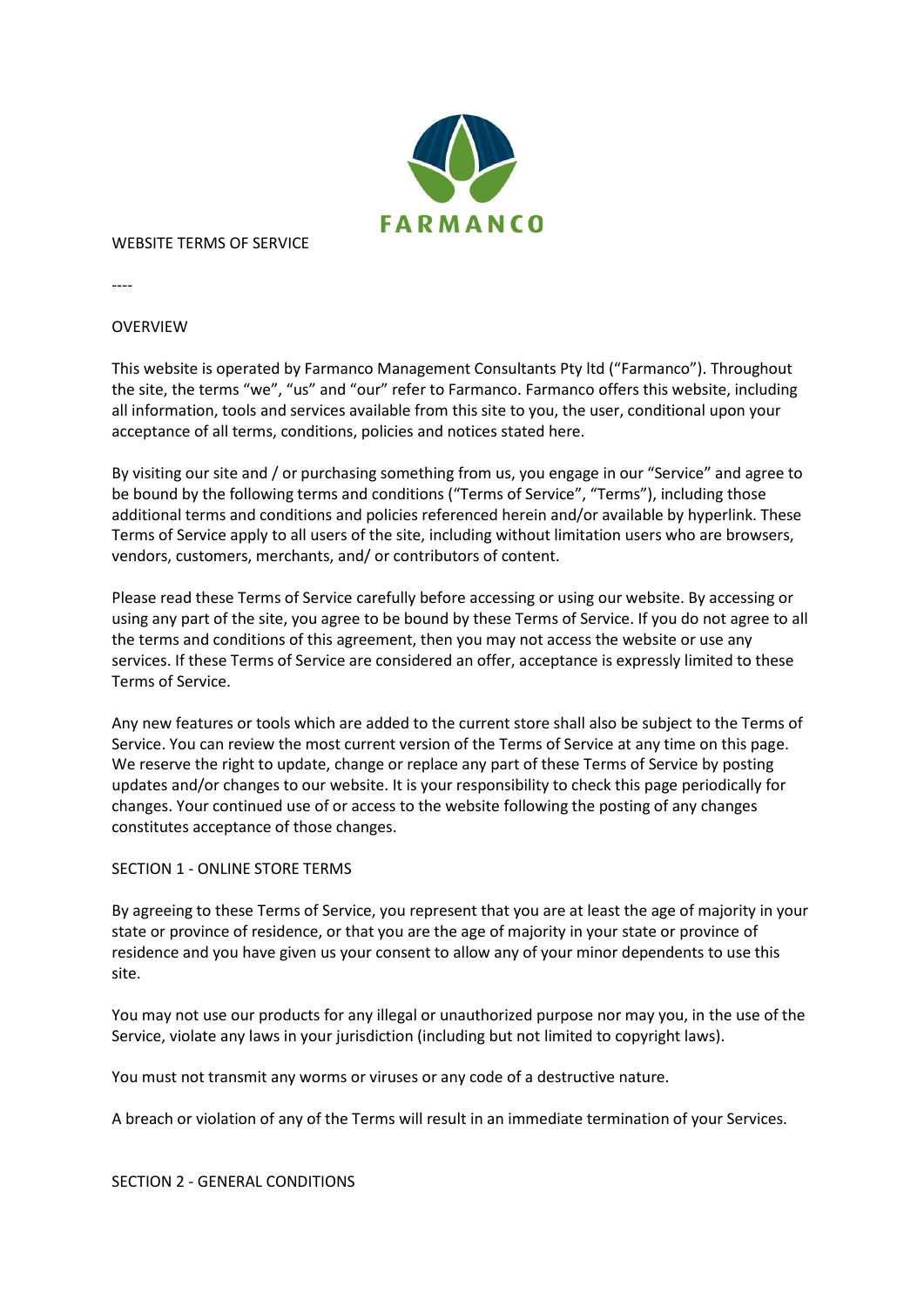We reserve the right to refuse service to anyone for any reason at any time.

You understand that your content (not including credit card information), may be transferred unencrypted and involve (a) transmissions over various networks; and (b) changes to conform and adapt to technical requirements of connecting networks or devices. Credit card information is always encrypted during transfer over networks.

You agree not to reproduce, duplicate, copy, sell, resell or exploit any portion of the Service, use of the Service, or access to the Service or any contact on the website through which the service is provided, without express written permission by us.

The headings used in this agreement are included for convenience only and will not limit or otherwise affect these Terms.

## SECTION 3 - ACCURACY, COMPLETENESS AND TIMELINESS OF INFORMATION

We are not responsible if information made available on this site is not accurate, complete or current. The material on this site is provided "as is" and, unless otherwise stated, is for general information only and should not be relied upon or used as the sole basis for making decisions without consulting primary, more accurate, more complete or more timely sources of information. Any reliance on the material on this site is at your own risk.

This site may contain certain historical information. Historical information, necessarily, is not current and is provided for your reference only. We reserve the right to modify the contents of this site at any time, but we have no obligation to update any information on our site. You agree that it is your responsibility to monitor changes to our site.

#### SECTION 4 - MODIFICATIONS TO THE SERVICE AND PRICES

Prices for our products are subject to change without notice.

We reserve the right at any time to modify or discontinue the Service (or any part or content thereof) without notice at any time.

We shall not be liable to you or to any third-party for any modification, price change, suspension or discontinuance of the Service.

#### SECTION 5 - PRODUCTS OR SERVICES (if applicable)

Certain products or services may be available exclusively online through the website. These products or services may have limited quantities and are subject to return or exchange only according to our Returns Policy.

We have made every effort to display as accurately as possible the colours and images of our products that appear at the store. We cannot guarantee that your computer monitor's display of any colour will be accurate.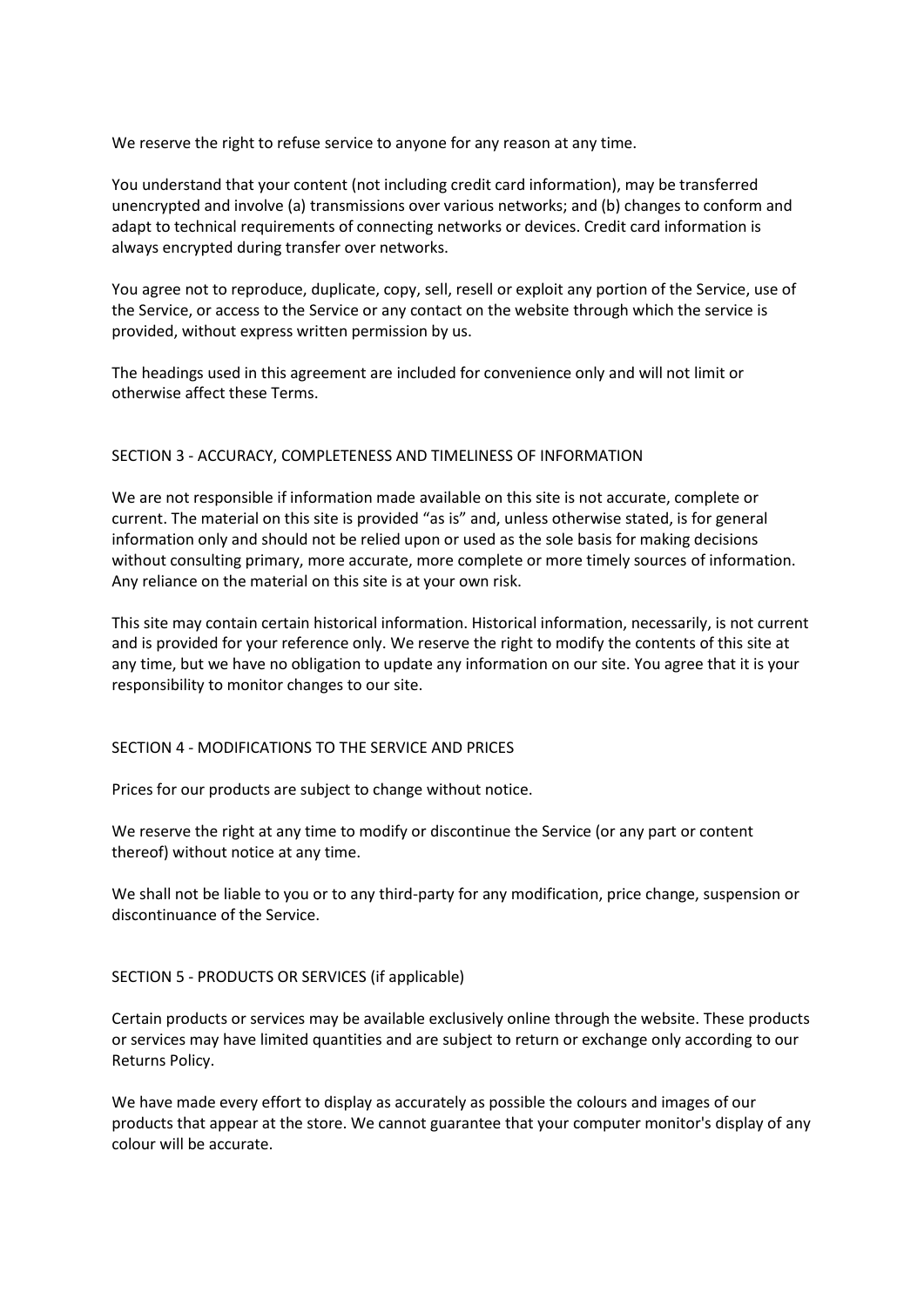We reserve the right, but are not obligated, to limit the sales of our products or Services to any person, geographic region or jurisdiction. We may exercise this right on a case-by-case basis. We reserve the right to limit the quantities of any products or services that we offer. All descriptions of products or product pricing are subject to change at anytime without notice, at the sole discretion of us. We reserve the right to discontinue any product at any time. Any offer for any product or service made on this site is void where prohibited.

We do not warrant that the quality of any products, services, information, or other material purchased or obtained by you will meet your expectations, or that any errors in the Service will be corrected.

# SECTION 6 - ACCURACY OF BILLING AND ACCOUNT INFORMATION

We reserve the right to refuse any order you place with us. We may, in our sole discretion, limit or cancel quantities purchased per person, per household or per order. These restrictions may include orders placed by or under the same customer account, the same credit card, and/or orders that use the same billing and/or shipping address. In the event that we make a change to or cancel an order, we may attempt to notify you by contacting the e-mail and/or billing address/phone number provided at the time the order was made. We reserve the right to limit or prohibit orders that, in our sole judgment, appear to be placed by dealers, resellers or distributors.

You agree to provide current, complete and accurate purchase and account information for all purchases made at our store. You agree to promptly update your account and other information, including your email address and credit card numbers and expiration dates, so that we can complete your transactions and contact you as needed.

Please also review our Refund Policy.

# SECTION 7 - OPTIONAL TOOLS

We may provide you with access to third-party tools over which we neither monitor nor have any control nor input.

You acknowledge and agree that we provide access to such tools "as is" and "as available" without any warranties, representations or conditions of any kind and without any endorsement. We shall have no liability whatsoever arising from or relating to your use of optional third-party tools.

Any use by you of optional tools offered through the site is entirely at your own risk and discretion and you should ensure that you are familiar with and approve of the terms on which tools are provided by the relevant third-party provider(s).

We may also, in the future, offer new services and/or features through the website (including, the release of new tools and resources). Such new features and/or services shall also be subject to these Terms of Service.

## SECTION 8 - THIRD-PARTY LINKS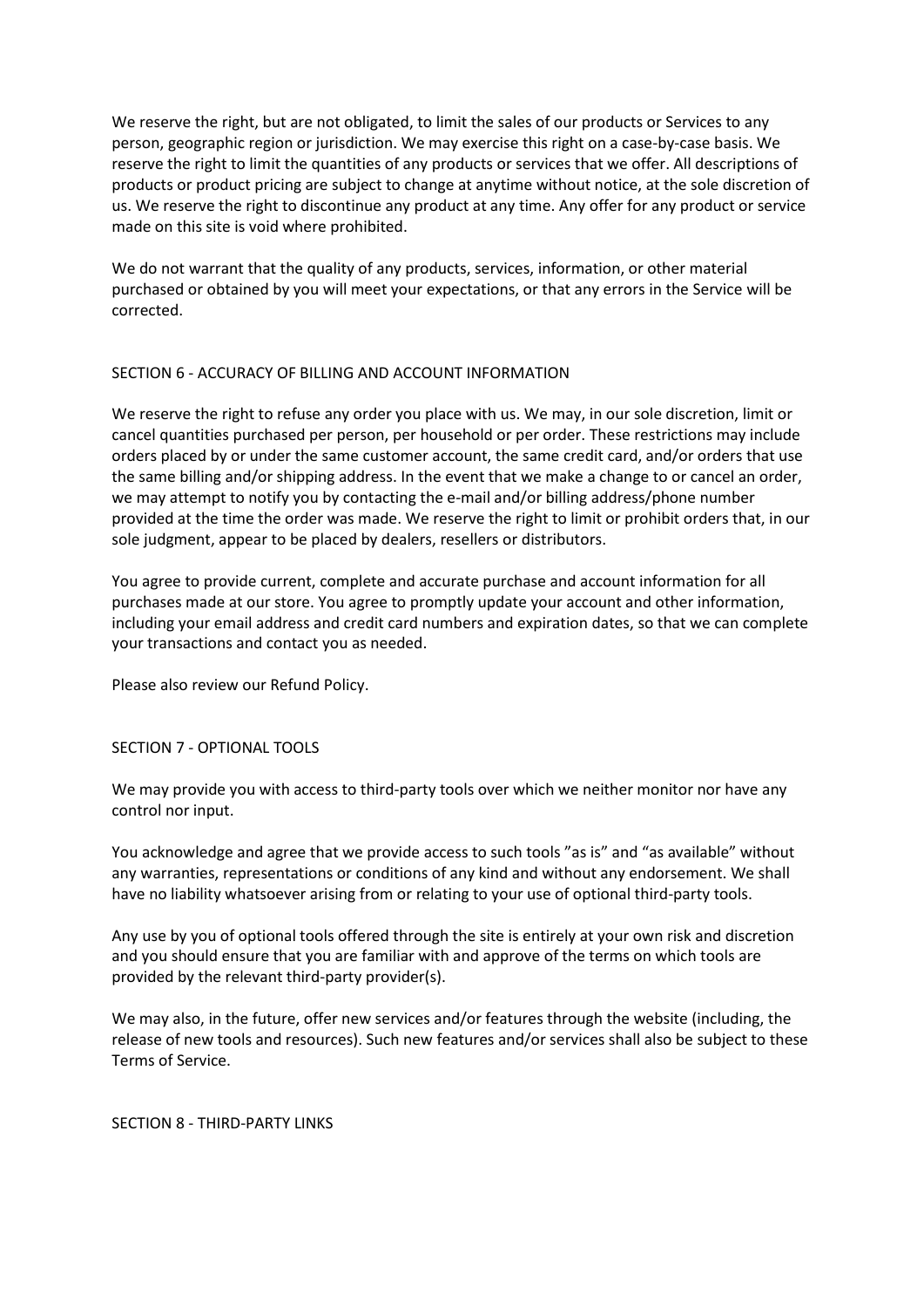Certain content, products and services available via our Service may include materials from thirdparties.

Third-party links on this site may direct you to third-party websites that are not affiliated with us. We are not responsible for examining or evaluating the content or accuracy and we do not warrant and will not have any liability or responsibility for any third-party materials or websites, or for any other materials, products, or services of third-parties.

We are not liable for any harm or damages related to the purchase or use of goods, services, resources, content, or any other transactions made in connection with any third-party websites. Please review carefully the third-party's policies and practices and make sure you understand them before you engage in any transaction. Complaints, claims, concerns, or questions regarding thirdparty products should be directed to the third-party.

## SECTION 9 - USER COMMENTS, FEEDBACK AND OTHER SUBMISSIONS

If, at our request, you send certain specific submissions (for example contest entries) or without a request from us you send creative ideas, suggestions, proposals, plans, or other materials, whether online, by email, by postal mail, or otherwise (collectively, 'comments'), you agree that we may, at any time, without restriction, edit, copy, publish, distribute, translate and otherwise use in any medium any comments that you forward to us. We are and shall be under no obligation (1) to maintain any comments in confidence; (2) to pay compensation for any comments; or (3) to respond to any comments.

We may, but have no obligation to, monitor, edit or remove content that we determine in our sole discretion are unlawful, offensive, threatening, libellous, defamatory, pornographic, obscene or otherwise objectionable or violates any party's intellectual property or these Terms of Service.

You agree that your comments will not violate any right of any third-party, including copyright, trademark, privacy, personality or other personal or proprietary right. You further agree that your comments will not contain libellous or otherwise unlawful, abusive or obscene material, or contain any computer virus or other malware that could in any way affect the operation of the Service or any related website. You may not use a false e-mail address, pretend to be someone other than yourself, or otherwise mislead us or third-parties as to the origin of any comments. You are solely responsible for any comments you make and their accuracy. We take no responsibility and assume no liability for any comments posted by you or any third-party.

#### SECTION 10 - PERSONAL INFORMATION

Your submission of personal information through the store is governed by our Privacy Policy.

## SECTION 11 - ERRORS, INACCURACIES AND OMISSIONS

Occasionally there may be information on our site or in the Service that contains typographical errors, inaccuracies or omissions that may relate to product descriptions, pricing, promotions, offers, product shipping charges, transit times and availability. We reserve the right to correct any errors, inaccuracies or omissions, and to change or update information or cancel orders if any information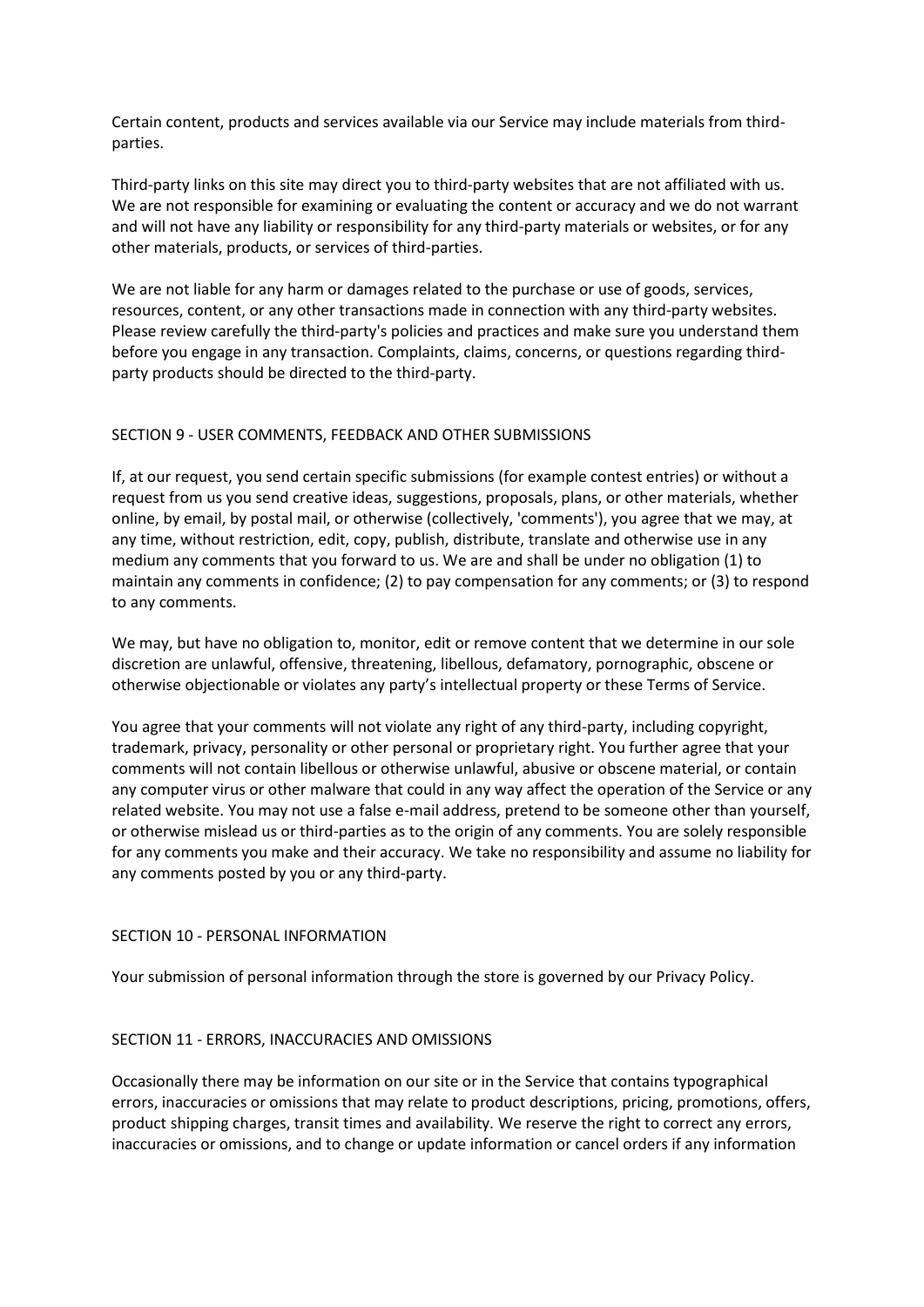in the Service or on any related website is inaccurate at any time without prior notice (including after you have submitted your order).

We undertake no obligation to update, amend or clarify information in the Service or on any related website, including without limitation, pricing information, except as required by law. No specified update or refresh date applied in the Service or on any related website, should be taken to indicate that all information in the Service or on any related website has been modified or updated.

# SECTION 12 - PROHIBITED USES

In addition to other prohibitions as set forth in the Terms of Service, you are prohibited from using the site or its content: (a) for any unlawful purpose; (b) to solicit others to perform or participate in any unlawful acts; (c) to violate any international, federal, provincial or state regulations, rules, laws, or local ordinances; (d) to infringe upon or violate our intellectual property rights or the intellectual property rights of others; (e) to harass, abuse, insult, harm, defame, slander, disparage, intimidate, or discriminate based on gender, sexual orientation, religion, ethnicity, race, age, national origin, or disability; (f) to submit false or misleading information; (g) to upload or transmit viruses or any other type of malicious code that will or may be used in any way that will affect the functionality or operation of the Service or of any related website, other websites, or the Internet; (h) to collect or track the personal information of others; (i) to spam, phish, pharm, pretext, spider, crawl, or scrape; (j) for any obscene or immoral purpose; or (k) to interfere with or circumvent the security features of the Service or any related website, other websites, or the Internet. We reserve the right to terminate your use of the Service or any related website for violating any of the prohibited uses.

## SECTION 13 - DISCLAIMER OF WARRANTIES; LIMITATION OF LIABILITY

We do not guarantee, represent or warrant that your use of our service will be uninterrupted, timely, secure or error-free.

We do not warrant that the results that may be obtained from the use of the service will be accurate or reliable.

You agree that from time to time we may remove the service for indefinite periods of time or cancel the service at any time, without notice to you.

You expressly agree that your use of, or inability to use, the service is at your sole risk. The service and all products and services delivered to you through the service are (except as expressly stated by us) provided 'as is' and 'as available' for your use, without any representation, warranties or conditions of any kind, either express or implied, including all implied warranties or conditions of merchantability, merchantable quality, fitness for a particular purpose, durability, title, and noninfringement.

In no case shall Farmanco, our directors, officers, employees, affiliates, agents, contractors, interns, suppliers, service providers or licensors be liable for any injury, loss, claim, or any direct, indirect, incidental, punitive, special, or consequential damages of any kind, including, without limitation lost profits, lost revenue, lost savings, loss of data, replacement costs, or any similar damages, whether based in contract, tort (including negligence), strict liability or otherwise, arising from your use of any of the service or any products procured using the service, or for any other claim related in any way to your use of the service or any product, including, but not limited to, any errors or omissions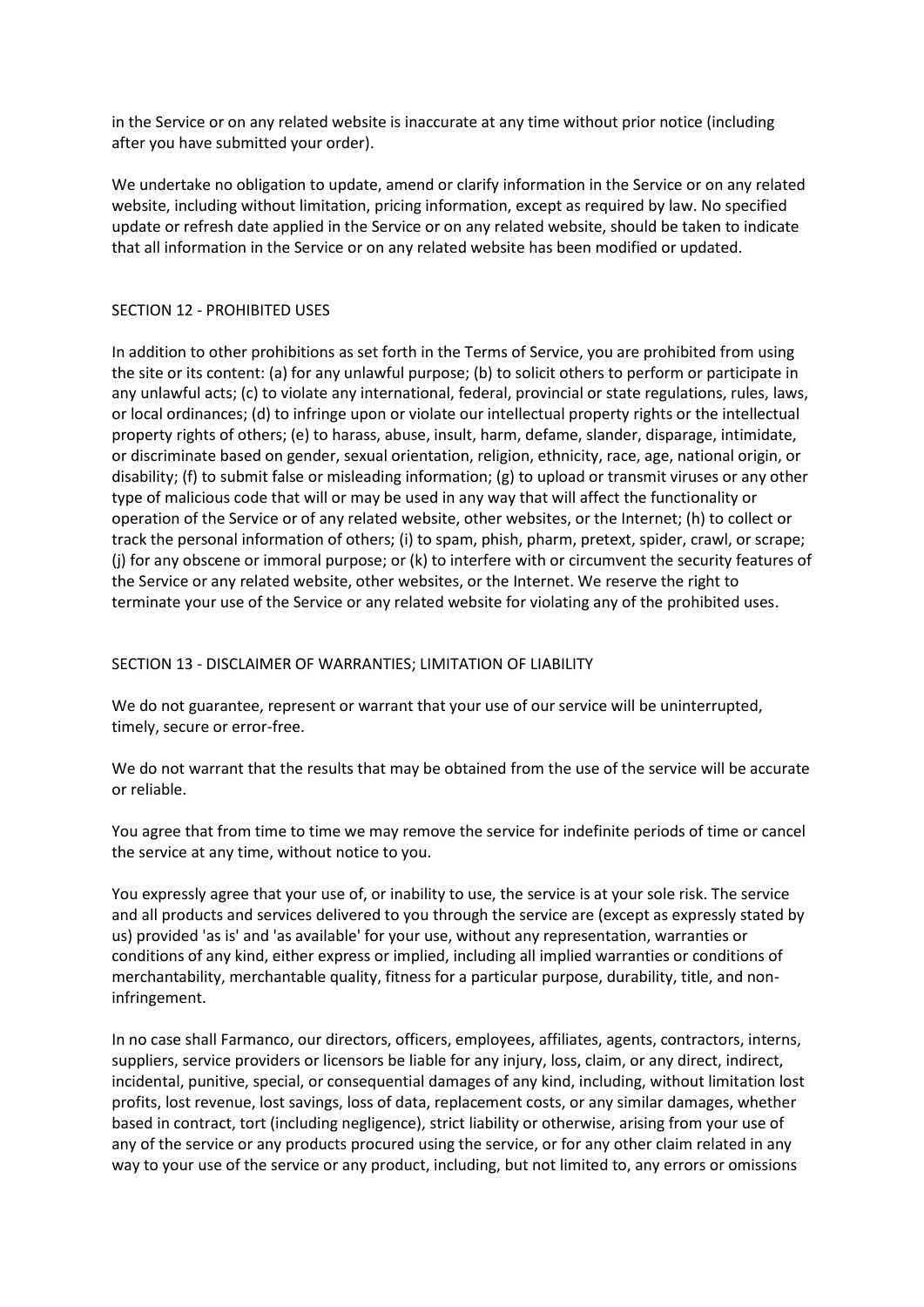in any content, or any loss or damage of any kind incurred as a result of the use of the service or any content (or product) posted, transmitted, or otherwise made available via the service, even if advised of their possibility. Because some states or jurisdictions do not allow the exclusion or the limitation of liability for consequential or incidental damages, in such states or jurisdictions, our liability shall be limited to the maximum extent permitted by law.

### SECTION 14 - INDEMNIFICATION

You agree to indemnify, defend and hold harmless Farmanco and our parent, subsidiaries, affiliates, partners, officers, directors, agents, contractors, licensors, service providers, subcontractors, suppliers, interns and employees, harmless from any claim or demand, including reasonable attorneys' fees, made by any third-party due to or arising out of your breach of these Terms of Service or the documents they incorporate by reference, or your violation of any law or the rights of a third-party.

### SECTION 15 - SEVERABILITY

In the event that any provision of these Terms of Service is determined to be unlawful, void or unenforceable, such provision shall nonetheless be enforceable to the fullest extent permitted by applicable law, and the unenforceable portion shall be deemed to be severed from these Terms of Service, such determination shall not affect the validity and enforceability of any other remaining provisions.

## SECTION 16 - TERMINATION

The obligations and liabilities of the parties incurred prior to the termination date shall survive the termination of this agreement for all purposes.

These Terms of Service are effective unless and until terminated by either you or us. You may terminate these Terms of Service at any time by notifying us that you no longer wish to use our Services, or when you cease using our site.

If in our sole judgment you fail, or we suspect that you have failed, to comply with any term or provision of these Terms of Service, we also may terminate this agreement at any time without notice and you will remain liable for all amounts due up to and including the date of termination; and/or accordingly may deny you access to our Services (or any part thereof).

## SECTION 17 - ENTIRE AGREEMENT

The failure of us to exercise or enforce any right or provision of these Terms of Service shall not constitute a waiver of such right or provision.

These Terms of Service and any policies or operating rules posted by us on this site or in respect to The Service constitutes the entire agreement and understanding between you and us and govern your use of the Service, superseding any prior or contemporaneous agreements, communications